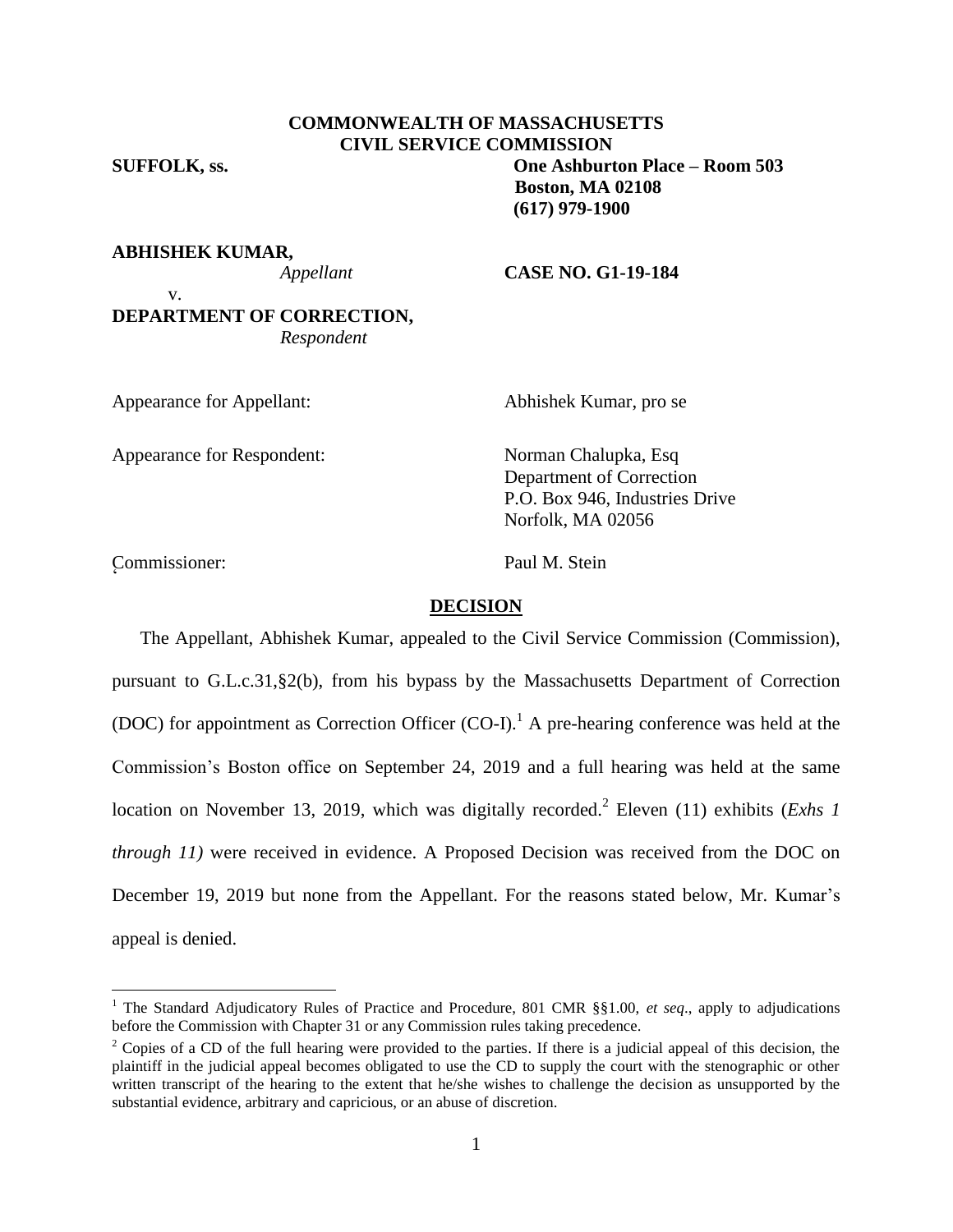## **FINDINGS OF FACT**

Based on the Exhibits entered into evidence and the testimony of the following witnesses: *Called by the Appointing Authority*:

- Jill Lococo, DOC Background Investigator
- Eugene Jalette, Supervising Identification Agent

*Called by the Appellant:*

Abhishek Kumar, Appellant

and taking administrative notice of all matters filed in the case, pertinent law and reasonable inferences from the credible evidence, a preponderance of evidence establishes these facts:

1. The Appellant, Abhishek Kumar, was born in Bihar, India and immigrated to the United States as a young adult, after finishing high school. (*Exh.3; Testimony of Appellant*)

2. After arriving in the United States, Mr. Kumar worked as an Uber driver and as a salesman for three auto dealers. He was terminated from the last dealership in June 2014 after three months of employment for a misunderstanding with a customer. (*Exh.3; Testimony of Appellant*)

3. From January 2015 until the company's local office shut down in August 2018, Mr. Kumar worked as a site surveyor. (*Exh.3*)

4. In September 2018, Mr. Kumar was employed as a parking attendant for a valet parking company assigned to Massachusetts General Hospital. He was terminated from that job in March 2019 after causing a minor accident with a patron's vehicle. (*Exh.3; Testimony of Appellant*)

5. Since March 2019, Mr. Kumar has worked as a construction/maintenance technician for a facility repair company. (*Exh.3: Testimony of Appellant*)

6. Mr. Kumar has served as a water treatment specialist with the U.S. Army National Guard since August 2016. (*Exh.3; Testimony of Appellant*)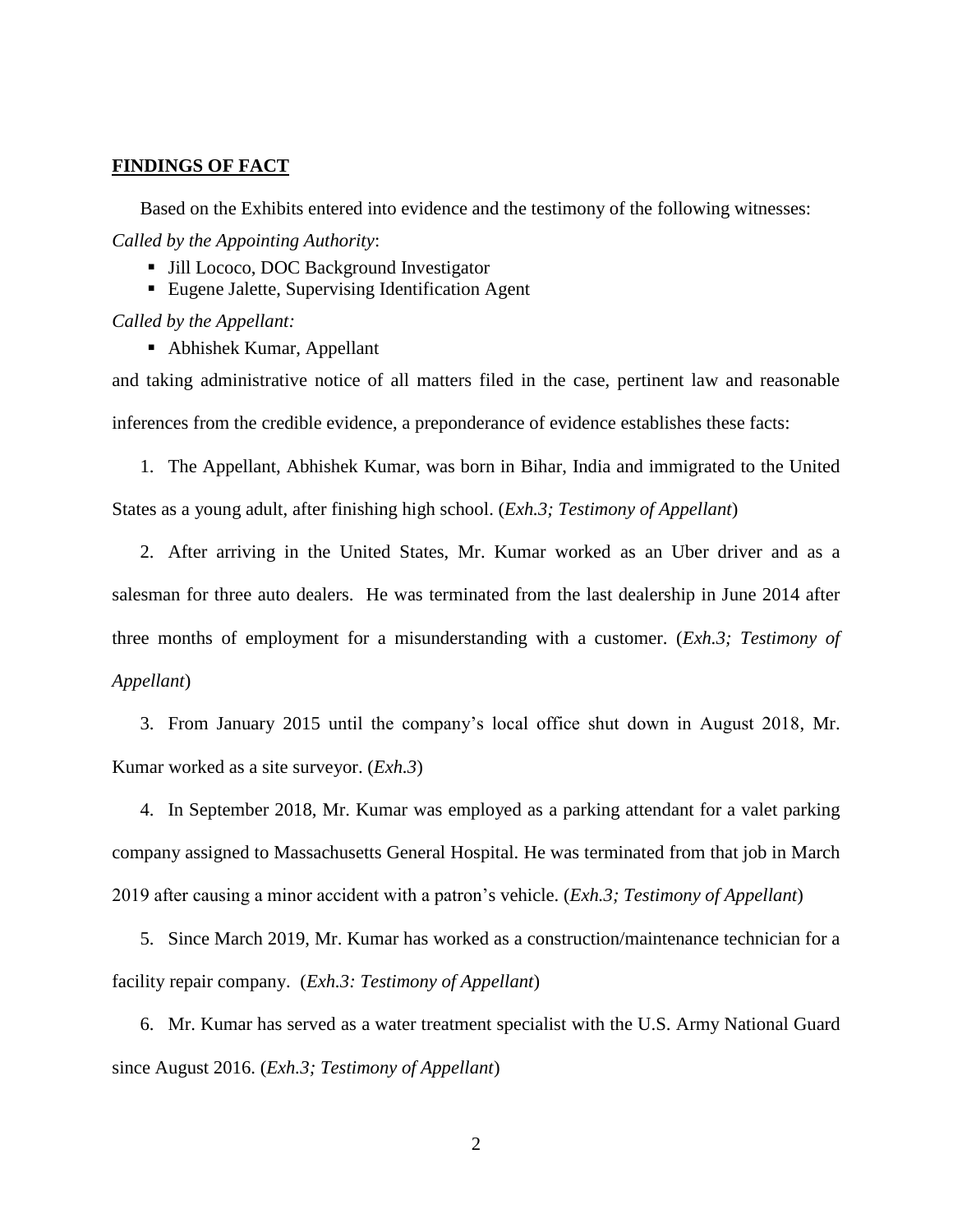7. In July 2014, according to the police report obtained by the DOC, Mr. Kumar called the police to report "having a problem with an unruly child". According Mr. Kumar and the police report, when police arrived, Mr. Kumar reported that his stepson was being disrespectful and asked the responding officer to speak to his stepson. The officer noticed that Mr. Kumar's wife was crying, and she told him she "wished that the police had not responded because of a minor argument." The officer spoke to the stepson who said his mother had left for the weekend and left him with "more responsibilities" and he got into a verbal argument with Mr. Kumar about not doing enough around the house. After noticing that the stepson had a small abrasion on his wrist, the officer arrested Mr. Kumar and initiated criminal proceedings against him. (*Exh.7 [Police Report]; Testimony of Appellant*)

8. The criminal proceedings were dismissed in February 2015, at the request of the Commonwealth, after Mrs. Kumar invoked marital privilege and refused to testify (*Exh.7; Testimony of Appellant*) 3

9. On August 30, 2019, on Petition by Mr. Kumar, the Plymouth District Court (Smith, J) entered Findings and Order of Court on Petition to Seal Records under G.L.c.276, §100C. The specific factors found by the court to establish "just cause" to seal the record of Mr. Kumar's dismissed criminal case, included:

- "The Court takes judicial notice that the existence of a criminal record can present barriers to housing and employment opportunities."
- "The petitioner has shown meaningful efforts towards rehabilitation, namely . . . lack of further contact with the criminal justice system"
- "The petitioner's circumstances at the time of the offenses $(s)$ ... support ... a likelihood of success in not reoffending"
- "The passage of time since the date of the offense(s)  $\ldots$  supports  $\ldots$  good cause for sealing"

 $\overline{a}$ 

<sup>&</sup>lt;sup>3</sup> Although not clearly required to do so by law, the Commission chooses not to disclose the specific nature of the criminal charges against Mr. Kumar as an exercise of prudence.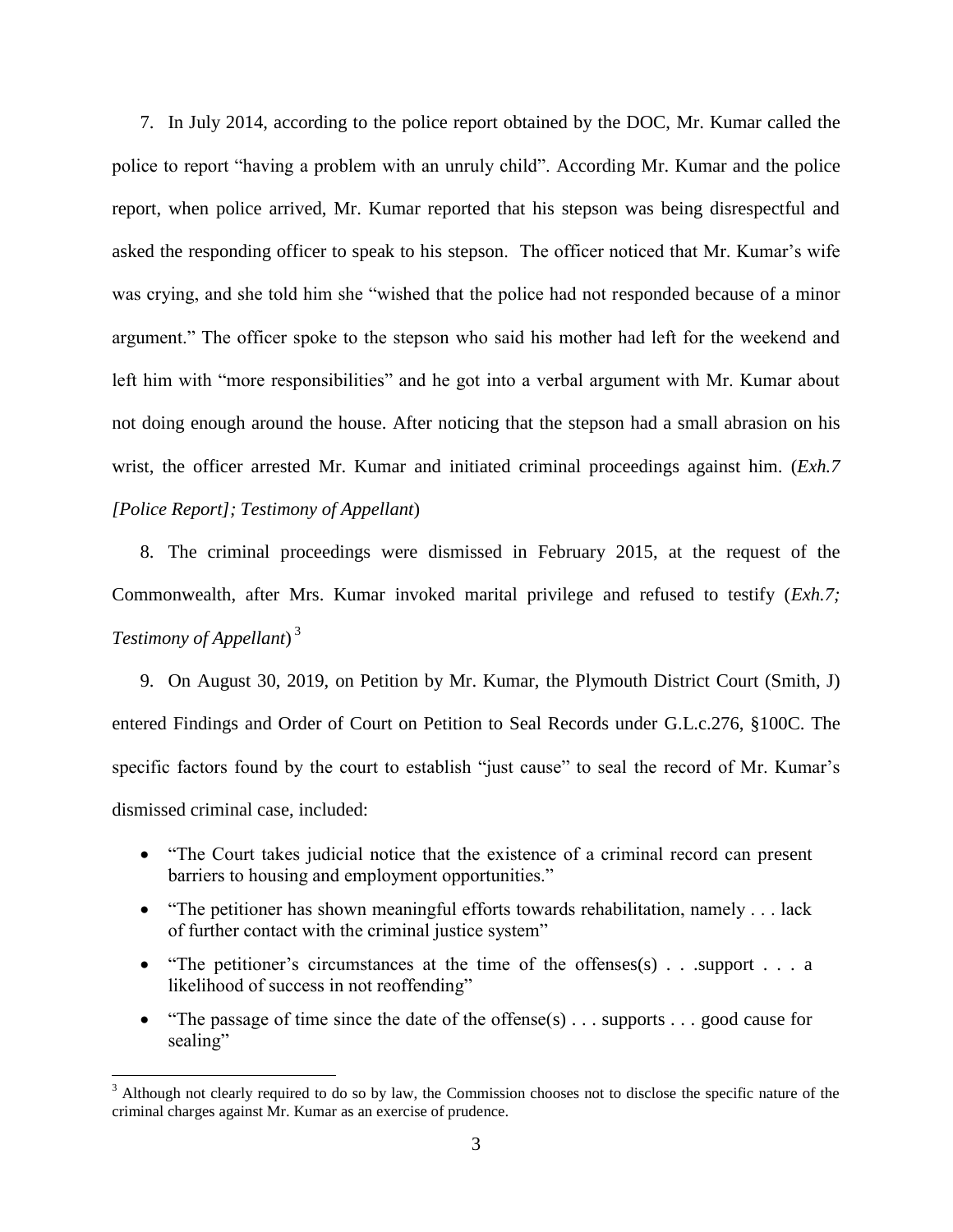"The nature and reason for the disposition of the case . . . supports . . . good cause for sealing"

(*Exh.11; Testimony of Appellant*)

 $\overline{a}$ 

10. On February 27, 2019 (at 3:22 pm), Mr. Kumar's wife obtained an ex-parte C.209A restraining order against Mr. Kumar, which required him to vacate and stay away from the marital home. (*Exh.9*)

11. That same day, Mr. Kumar's wife also filed a Complaint for Divorce in the Plymouth Probate & Family Court. (*Exh.10*)

12. At approximately 5:30 p.m. on February 27, 2019, a Plymouth Police Department officer responded to the Kumar residence to serve the 209A restraining order. After delivering the order in hand and explaining he was required to vacate the residence, Mr. Kumar complied with the order without incident. (*Exh.8*) 4

13. On March 13, 2019, after hearing, the Plymouth District Court (Stanton, J.) entered the following order: "The Court's prior Order is terminated. Law enforcement agencies shall destroy all records of such Order." (*Exh.9*)

14. On September 9, 2019, at the request of Mr. Kumar's wife, the Complaint for Divorce was dismissed. (*Exh.10*)

15. On October 20, 2018, Mr. Kumar took and passed the civil service examination for Correction Officer and his name was placed on the eligible list established by the Massachusetts Human Resources Division on February 1, 2019. (*Stipulated Facts; HRD Pre-Hearing Submission*)

<sup>4</sup> After Mr. Kumar's departure, as stated in his incident report, the police officer spoke to Mr. Kumar's wife. She recanted the statements she made in her 209A affidavit about Mr. Kumar's use of force and said "she did not feel that she was assaulted by him" She said she "got a restraining order against Abhishek because she felt they 'needed a break'." The incident report was filed with the Notation: "No Crime Committed." (*Exh.8*)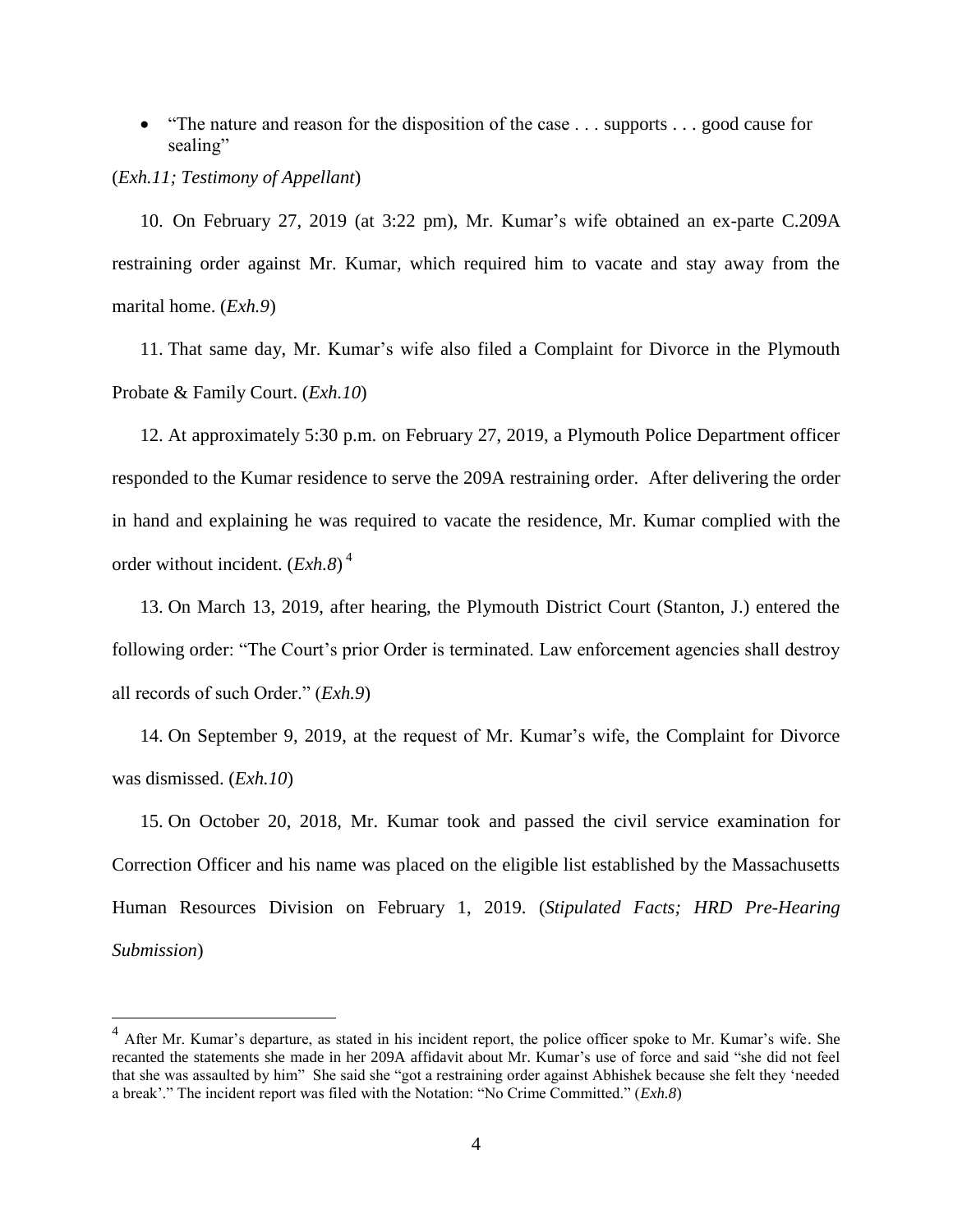16. On February 8, 2019, HRD issued Certification #06084 to the DOC for the appointment of 150 Correction Officers. Mr. Kumar's name appeared ranked 61<sup>st</sup> on the Certification. DOC eventually appointed 147 candidates from the Certification, of which 46 were ranked below Mr. Kumar. (*Stipulated Facts; HRD Pre-Hearing Submission*)

17. Mr. Kumar signed the Certification willing to accept appointment and submitted his standard DOC employment application on or about February 20, 2019. He disclosed on his application his two employment terminations in 2014 and 2019. (*Exhs.3 & 4*)

18. Mr. Kumar's application was assigned to DOC CO-I Lococo to conduct a background investigation. CO Lococo obtained a CJIS report containing a complete record of Mr. Kumar's criminal and driving history which disclosed the 2014 criminal case and zero driving infractions. She attempted to contact all seven of his past employers but was unable to obtain more than dates of employment for most of them. She did not contact his current employer because Mr. Kumar had just started working there in March 2019, they did not know he was looking for another job and he did not want them to be contacted. (*Exh.3; Testimony of Appellant & Lococo*)

19. On April 29, 2019, CO Lococo conducted a home visit and spoke to Mr. Kumar and his wife. They both had concerns about where Mr. Kumar would be assigned, and CO Lococo stated that the DOC tries to place officers close to home, but he could be assigned anywhere in the state. She also discussed the recent Abuse Prevention Order and "they both reported it was just normal family stuff" and "everyone has their issues." CO Lococo found Mr. Kumar's wife "apprehensive" but "supportive of her husband's career choice." (*Exh.3; Testimony of Lococo*)

20. On May 2, 2019, CO Lococo spoke with a squad leader in the Army National Guard unit who knew Mr. Kumar and recommended him for appointment. The squad leader did mention that during the first week of a training exercise, Mr. Kumar did not sleep with the unit on the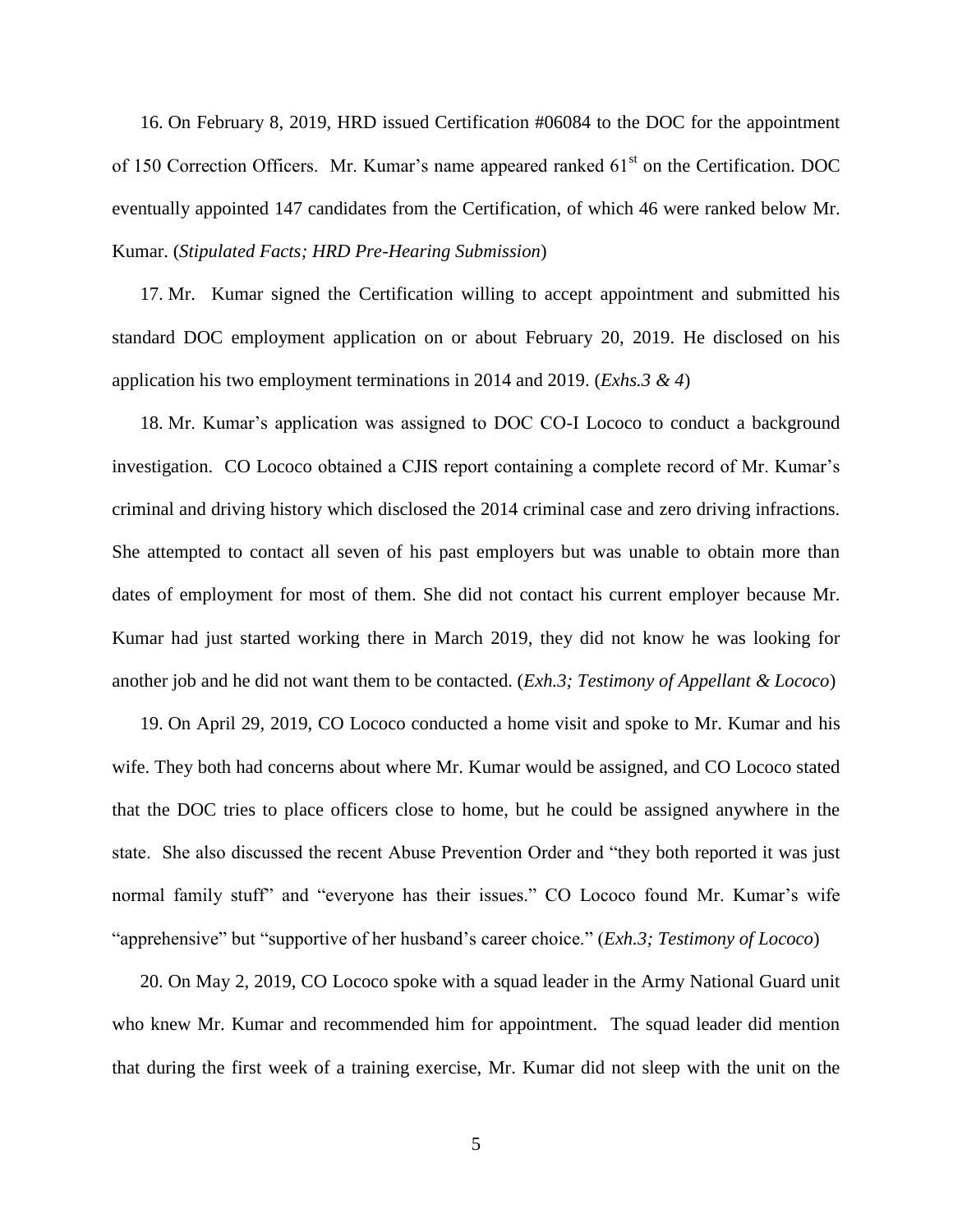base but in his car and had to be counseled about it, but there was never any discipline or other issues with his performance. (*Exh.3; Testimony of Appellant & Lococo*)

21. On May 14, 2019, CO Lococo submitted her background investigative report, noting as "POSITIVE EMPLOYMENT ASPECTS: Applicant is fluent in Hindu, English and Urdu; Applicant is currently in the Army National Guard; Zero negative entries on driving record;" and as "NEGATIVE EMPLOYMENT ASPECTS: Short term Employments." (*Exh.3*)

22. Mr. Kumar's application and the background investigation report were presented to a panel consisting of the DOC Commissioner and other senior Command Staff. After review, the panel decided that Mr. Kumar would be bypassed for appointment. (*Testimony of Jalette*)

23. Mr. Jalette could not recall the panel's specific discussion about Mr. Kumar and he did not know what influenced the Commissioner and staff to give more weight to Mrs. Kumar's restraining order affidavit than the conflicting reports she provided to the responding police officer. Nor did he recall whether the panel knew that, when the ex-parte order was terminated after hearing two weeks later, the court had specifically ordered: "Law enforcement agencies shall destroy all records of such Order.". He hypothesized that the fact that the restraining order was so recent, and his criminal record and employment history were within the DOC's standard five-year look-back period, were probably the most substantial factors in the decision.(*Testimony of Jalette*)

24. By letter dated August 7, 2019 from DOC Deputy Commissioner Preston, Mr. Kumar was informed that he was not selected for appointment for the following reasons:

"Background investigation: Failed background due to your Criminal History Offender Record Information and poor employment history; specifically you were a defendant on a civil restraining order, you were charged with [a crime], you have had 9 jobs (including military) since 2013 and in three of those jobs there were instances of breaking policy."

(*Exh.1*)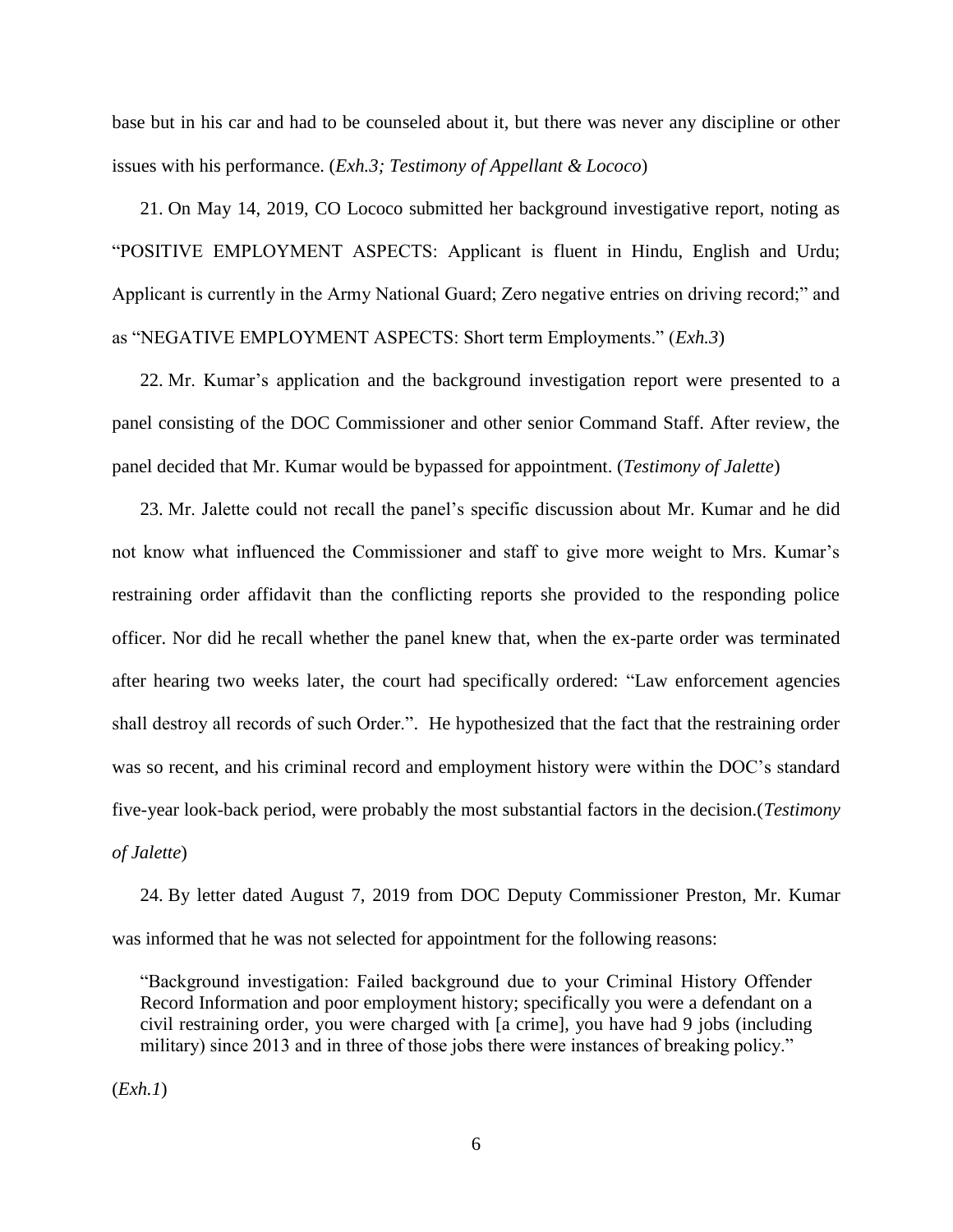25. This appeal duly ensued. (*Exh.2)*

# **APPLICABLE CIVIL SERVICE LAW**

The core mission of Massachusetts civil service law is to enforce "basic merit principles" for "recruiting, selecting and advancing of employees on the basis of their relative ability, knowledge and skills" and "assuring that all employees are protected against coercion for political purposes, and are protected from arbitrary and capricious actions." G.L.c.31, §1. See, e.g., [Massachusetts Ass'n of Minority Law Enforcement Officers v. Abban,](http://web2.westlaw.com/find/default.wl?mt=Massachusetts&db=578&rs=WLW15.04&tc=-1&rp=%2ffind%2fdefault.wl&findtype=Y&ordoc=2029136022&serialnum=2001441097&vr=2.0&fn=_top&sv=Split&tf=-1&pbc=70F732C1&utid=1) 434 Mass. 256, 259, [\(2001\);](http://web2.westlaw.com/find/default.wl?mt=Massachusetts&db=578&rs=WLW15.04&tc=-1&rp=%2ffind%2fdefault.wl&findtype=Y&ordoc=2029136022&serialnum=2001441097&vr=2.0&fn=_top&sv=Split&tf=-1&pbc=70F732C1&utid=1) MacHenry v. Civil Serv. Comm'n, 40 Mass. App. Ct. 632, 635 (1995), rev.den.,423 Mass.1106 (1996)

Basic merit principles in hiring and promotion calls for regular, competitive qualifying examinations, open to all qualified applicants, from which eligible lists are established, ranking candidates according to their exam scores, along with certain statutory credits and preferences, from which appointments are made, generally, in rank order, from a "certification" of the top candidates on the applicable civil service eligible list, using what is called the 2n+1 formula. G.L.c. 31, §§6 through 11, 16 through 27; Personnel Administration Rules, PAR.09. In order to deviate from that formula, an appointing authority must provide specific, written reasons – positive or negative, or both, consistent with basic merit principles, to affirmatively justify bypassing a higher ranked candidate in favor of a lower ranked one. G.L.c.31, §27; PAR.08(4)

A person may appeal a bypass decision under G.L.c.31, §2(b) for de novo review by the Commission. The Commission's role is to determine whether the appointing authority had shown, by a preponderance of the evidence, that it has "reasonable justification" for the bypass after an "impartial and reasonably thorough review" of the relevant background and qualifications bearing on the candidate's present fitness to perform the duties of the position.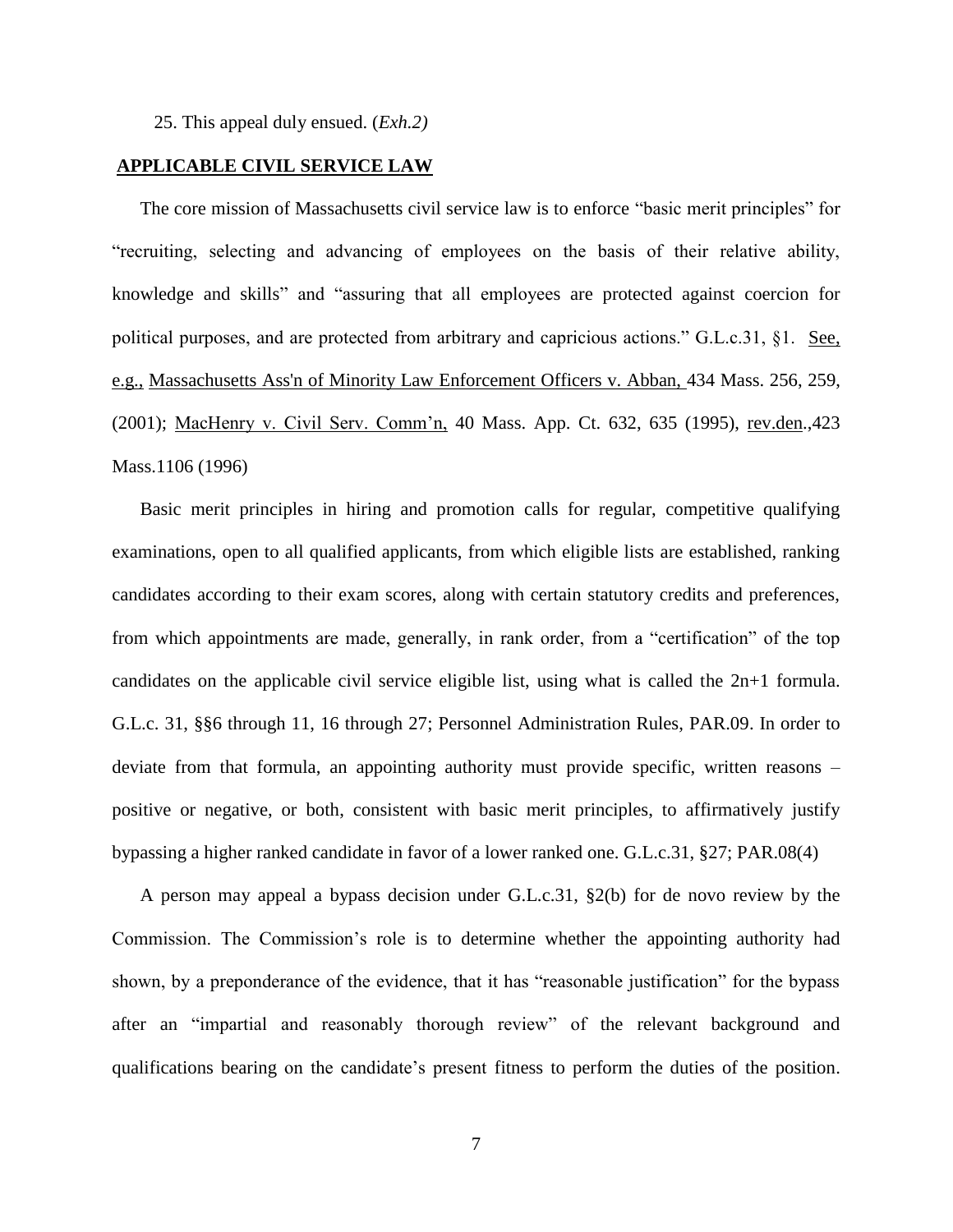Boston Police Dep't v. Civil Service Comm'n, 483 Mass. 474-78 (2019); Police Dep't of Boston v. Kavaleski, 463 Mass. 680, 688-89 (2012); [Beverly v. Civil Service Comm'n, 78](http://web2.westlaw.com/find/default.wl?mt=Massachusetts&db=578&rs=WLW15.04&tc=-1&rp=%2ffind%2fdefault.wl&findtype=Y&ordoc=2029136022&serialnum=2023501172&vr=2.0&fn=_top&sv=Split&tf=-1&pbc=70F732C1&utid=1)  [Mass.App.Ct. 182, 187 \(2010\);](http://web2.westlaw.com/find/default.wl?mt=Massachusetts&db=578&rs=WLW15.04&tc=-1&rp=%2ffind%2fdefault.wl&findtype=Y&ordoc=2029136022&serialnum=2023501172&vr=2.0&fn=_top&sv=Split&tf=-1&pbc=70F732C1&utid=1) Leominster v. Stratton, 58 Mass.App.Ct. 726, 727-28 (2003).

"Reasonable justification . . . means 'done upon adequate reasons sufficiently supported by credible evidence, when weighed by an unprejudiced mind, guided by common sense and by correct rules of law' ". Brackett v. Civil Service Comm'n, 447 Mass. 233, 543 (2006); Commissioners of Civil Service v. Municipal Ct., 359 Mass. 211,214 (1971) and cases cited. See also Mayor of Revere v. Civil Service Comm'n, 31 Mass.App.Ct. 315, 321 (1991) (bypass reasons "more probably than not sound and sufficient")

Appointing authorities are vested with discretion in selecting public employees of skill and integrity. The commission "cannot substitute its judgment about a *valid* exercise of *discretion based on merit or policy considerations* by an appointing authority" but, when there are *"overtones of political control or objectives unrelated to merit standards or neutrally applied public policy*, then the occasion is appropriate for intervention by the commission." City of Cambridge v. Civil Service Comm'n, 43 Mass.App.Ct. 300, 303-305, rev.den., 428 Mass. 1102 (1997) (*emphasis added*) However, the governing statute, [G.L.c.31,§2\(b\),](https://1.next.westlaw.com/Link/Document/FullText?findType=L&pubNum=1000042&cite=MAST31S2&originatingDoc=Ib21af0ded3bd11d99439b076ef9ec4de&refType=LQ&originationContext=document&transitionType=DocumentItem&contextData=(sc.History*oc.UserEnteredCitation)) also gives the Commission's de novo review "broad scope to evaluate the legal basis of the appointing authority's action"; it is not necessary for the Commission to find that the appointing authority acted "arbitrarily and capriciously." Id.

#### **ANALYSIS**

The DOC has established that it conducted a reasonably thorough review of Mr. Kumar's qualifications for appointment as a DOC Correction Officer and that his spotty employment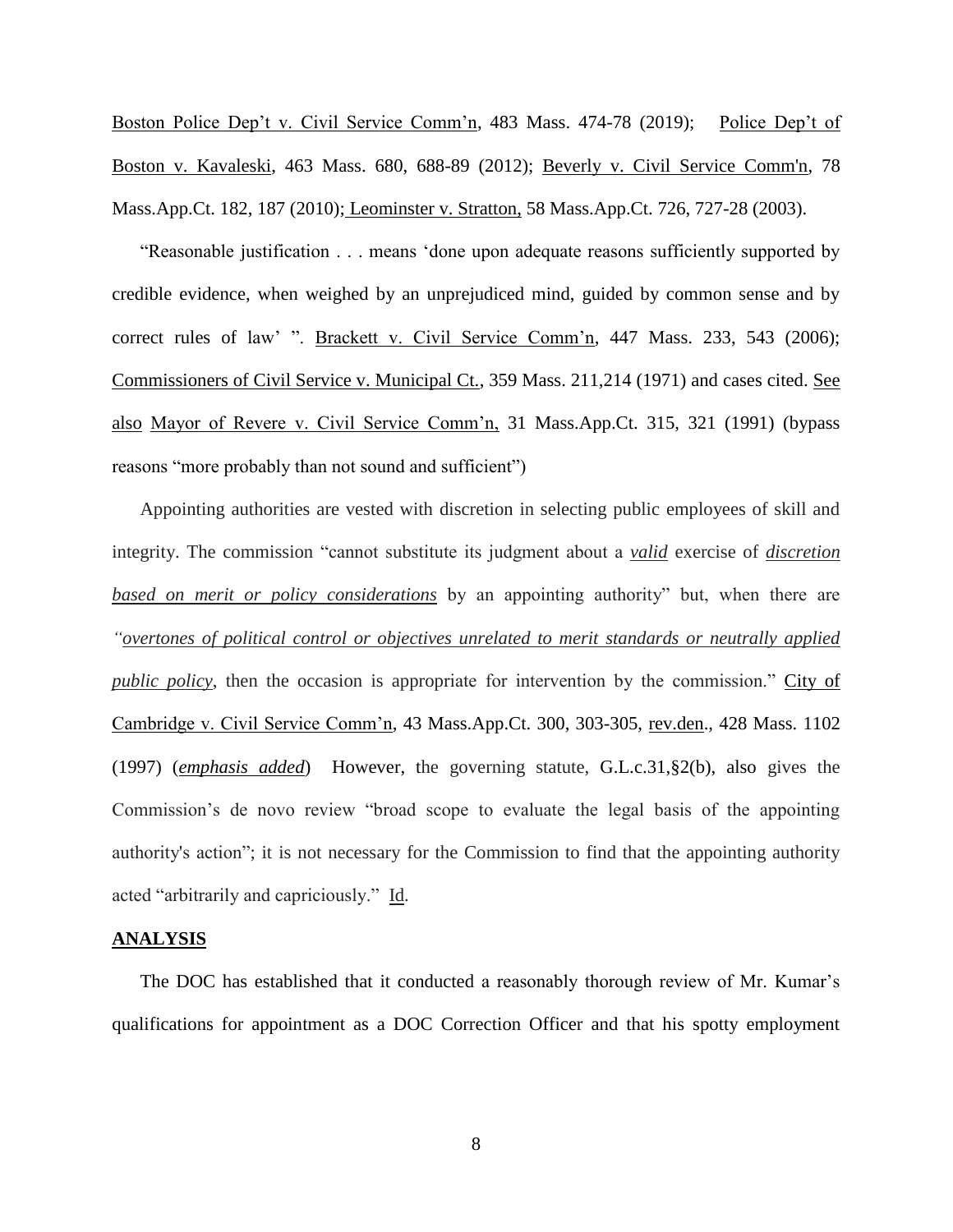record and a possible pattern of aggressive behavior over the past five year period provides reasonable justification for the decision to bypass him at this time.

Mr. Kumar has many positive attributes to his credit. He has served for over four years in the Army National Guard, experience that would provide a good measure of his ability to work within a para-military organization as the DOC. He has done a plausible job of explaining most of the troubling episodes in his past. That record, however, contains sufficient evidence to question his present suitability to assume the challenging job of a Correction Officer. Although there seem to be a few bright spots in his employment history, the short term nature of his employment in many of his jobs, the fact that he had just started a new job and had no track record that DOC could verify, and the two disciplinary actions that he has accumulated (most recently in 2019 when he was just starting the DOC application process) are of legitimate concern. Similarly, the DOC was justified to take account of a sufficiently recent history of aggressive behavior that is clearly inappropriate behavior in a Correction Officer..

I am not convinced, however, that the 2019 restraining order, standing alone, provides reasonable justification to support the conclusion that Mr. Kumar is a risk for domestic violence – which, if true, is clearly within the DOC's purview as a domestic violence "zero tolerance" agency. DOC was unable to explain how it relied on the affidavit from Mr. Kumar's wife without taking account of the conflicting information she reported to the responding police officer. I also find that the DOC did not consider that the ex-parte restraining order was terminated "after hearing" and with an explicit court order that "Law enforcement agencies shall destroy all records of such Order."<sup>5</sup> I do not need to address whether this Order must be

 $\overline{a}$ 

 $<sup>5</sup>$  Although the c.209A restraining order is a civil record, the judicial disposition requiring destruction of all records</sup> of the order, seems analogous to the process of "expungement" of a criminal record, now applicable to most juvenile records and certain other matters (e.g., cases of mistaken identity and offenses that are no longer criminal) which mandates "the permanent erasure or destruction" of judicial and all other related records as well, including police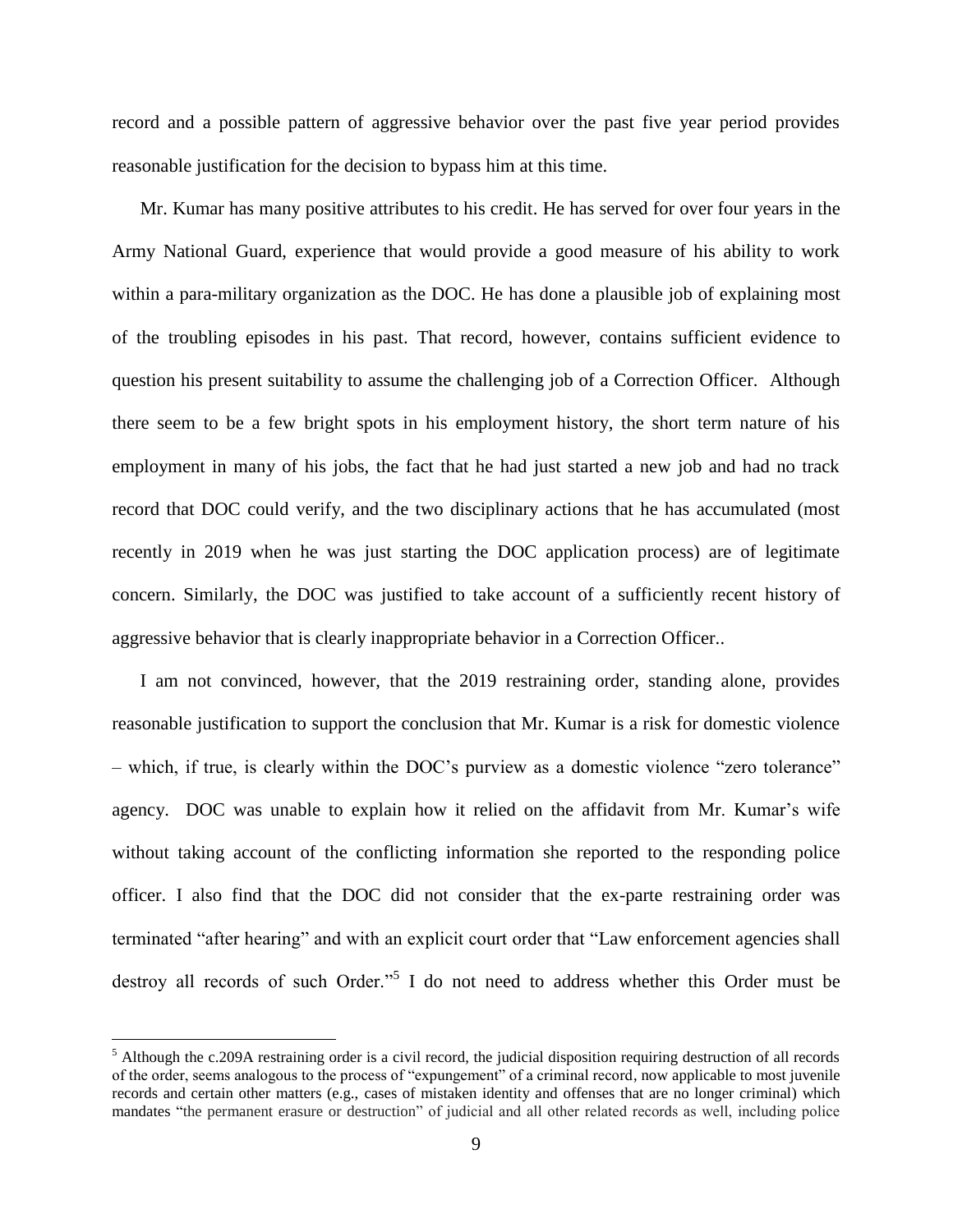interpreted to bar any consideration of the restraining order, as I have concluded that the 2014 criminal incident and his 2014 through 2019 employment records are sufficient to justify this bypass, but it would need to be addressed explicitly were the restraining order be used by the DOC in any future bypass of Mr. Kumar.

Similarly, I do not expect that the flaws in his criminal and employment history that have blocked Mr. Kumar from appointment in 2019, are necessarily permanent impediments to his successful pursuit of a career as a correction officer in the future. The DOC correctly points out that the criminal record was not sealed at the time of the bypass, and even if it had been sealed, that would not preclude DOC "as a criminal justice agency" from considering that record and the underlying misconduct established through independent means in making its employment decisions; nor would it preclude the DOC from offering that evidence (including the record of a 100C dismissed case) in this proceeding. E.g., Golden v. Department of Correction, 33 MCSR 194 (2020) and Kodhimaj v. Department of Correction, 32 MCSR 377 (2019). The fact that a sealed record may be accessed by the DOC, however, still requires DOC to provide a candidate with advance notice and opportunity to explain the criminal history and to justify why the criminal record is disqualifying. Id. See also, St. Germain v. MBTA, 33 MCSR 187 (2020); St. Germain v. Brockton, 33 MCSR 211 (2020). In the future, I would urge DOC to heed these requirements and to take a closer look at the underlying circumstances of any sealed record, as well the finding of the Court in deciding that the case should be sealed, specifically, here, judicial findings about the circumstances of the case, the disposition (dismissal at the request of the Commonwealth) and that Mr. Kumar is not at risk for future similar offending behavior.

 $\overline{a}$ 

logs, "so that the record is no longer accessible to, or maintained by, the court, any criminal justice agencies or any other state agency, municipal agency or county agency. If the record contains information on a person other than the petitioner, it may be maintained with all identifying information of the petitioner permanently obliterated or erased." See G.L.c.276, §100E et. seq., added by St.2018 c 69, §195, [eff. Oct. 13, 2018.](https://1.next.westlaw.com/Link/Document/FullText?findType=l&pubNum=1077005&cite=UUID(I0C1F990044-2B11E8994DF-A89B0D54A4C)&originatingDoc=NEC8132F04EFE11E8BA478209A3F344DF&refType=SL&originationContext=document&transitionType=DocumentItem&contextData=(sc.Category))